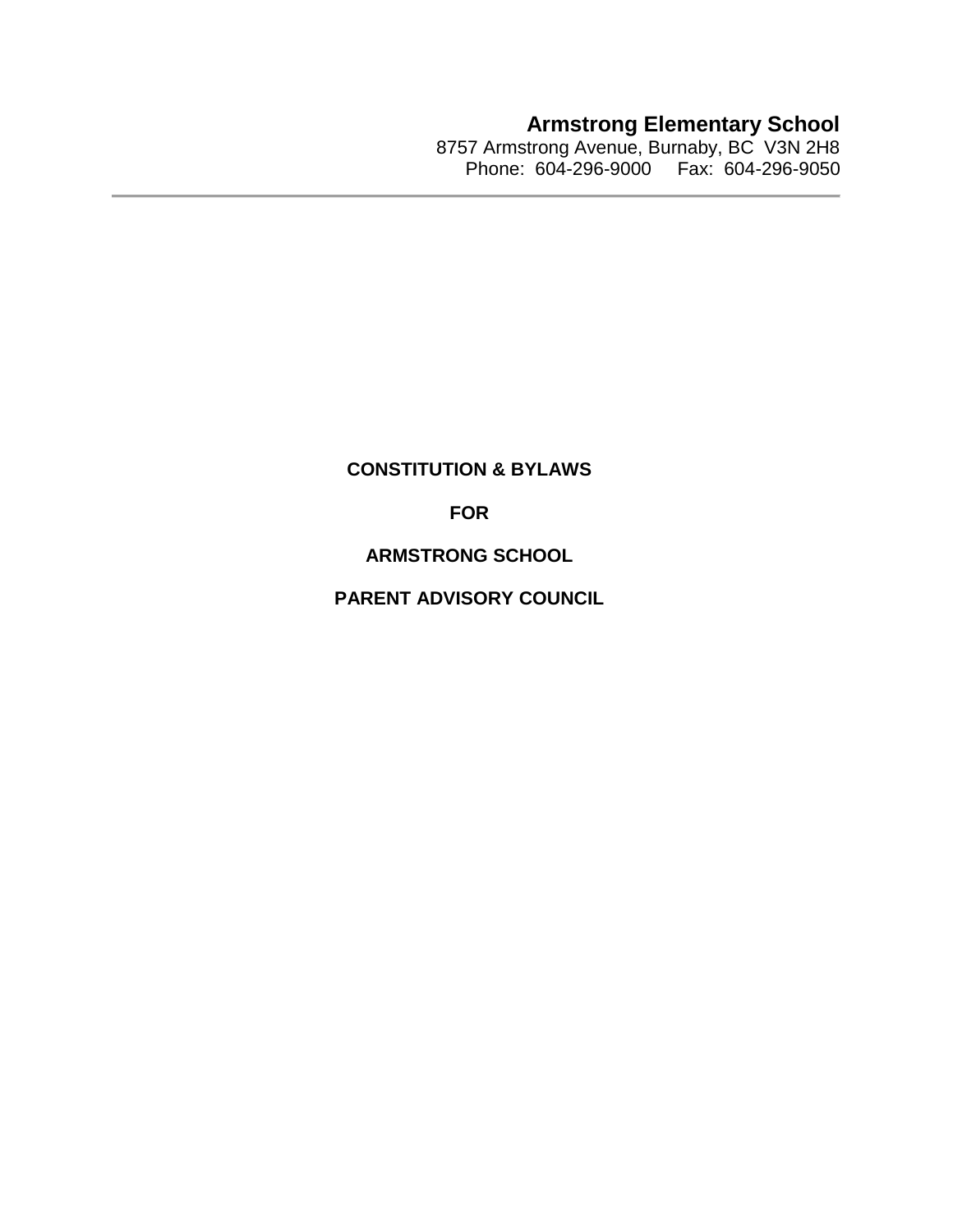## **TABLE OF CONTENTS**

#### **THE CONSTITUTION**

- Section 1 Name of Organization
- Section 2 Mission Statement
- Section 3 Objectives
- Section 4 Dissolution
- Section 5 **Interpretation of Terms**

#### **THE BYLAWS**

Section 6 Membership Section 7 Executive Section 8 Tenure of Office Section 9 **Functions of the Executive** Section 10 Functions of the Executive Members Section 11 Committees Section 12 **General Meetings** Section 13 **Annual General Meetings** Section 14 **Nominations** Section 15 **Election Procedures and Voting** Section 16 Amendments Section 17 Finances Section 18 Code of Conduct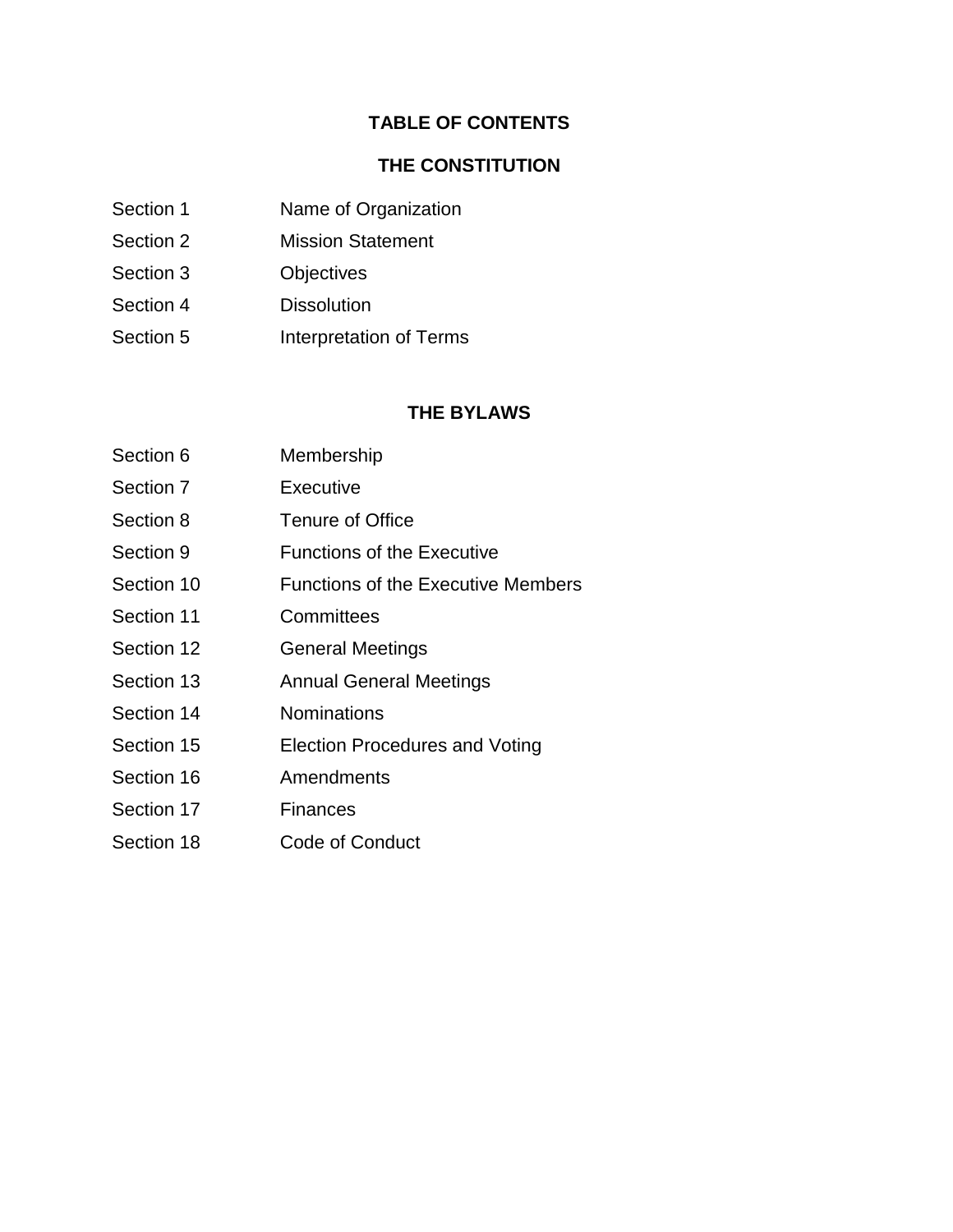# **CONSTITUTION OF THE ARMSTRONG SCHOOL PARENT ADVISORY COUNCIL**

# **SECTION 1 - NAME OF ORGANIZATION**

The name of the organization shall be the Armstrong School Parent Advisory Council (hereinafter referred to as the "Armstrong PAC"), as per the School Act (RSBC 1996), Chapter 412, Part 2, Division 2, Section 8(1).

# **SECTION 2 - MISSION STATEMENT**

The Armstrong PAC's primary mandate is to promote effective communication between the home and the school. The Armstrong PAC shall encourage Parents to participate in meaningful educational activities and decision making to strengthen the role of families in education.

# **SECTION 3 - OBJECTIVES**

The objectives of the Armstrong PAC will be:

- a. To support and promote effective systematic two-way communication between Parents and school.
- b. To provide Parents with information and understanding about the school's programs, practices, and policies.
- c. To sponsor worthwhile projects, events, programs, and activities at Armstrong School and improve the well being of students in the school.

## **SECTION 4 - DISSOLUTION**

- a. Upon winding up or dissolution, the assets which remain after payment of all costs, charges, and expenses which are properly incurred in the winding up shall be distributed to such charitable organization or organizations in British Columbia having a similar charitable purpose. Such charitable organization(s) shall be as decided upon by the membership at the final general meeting. This provision shall be unalterable.
- b. All records of the Armstrong PAC shall be placed under the jurisdiction of the School District No. 41 in the person of the Principal of Armstrong School.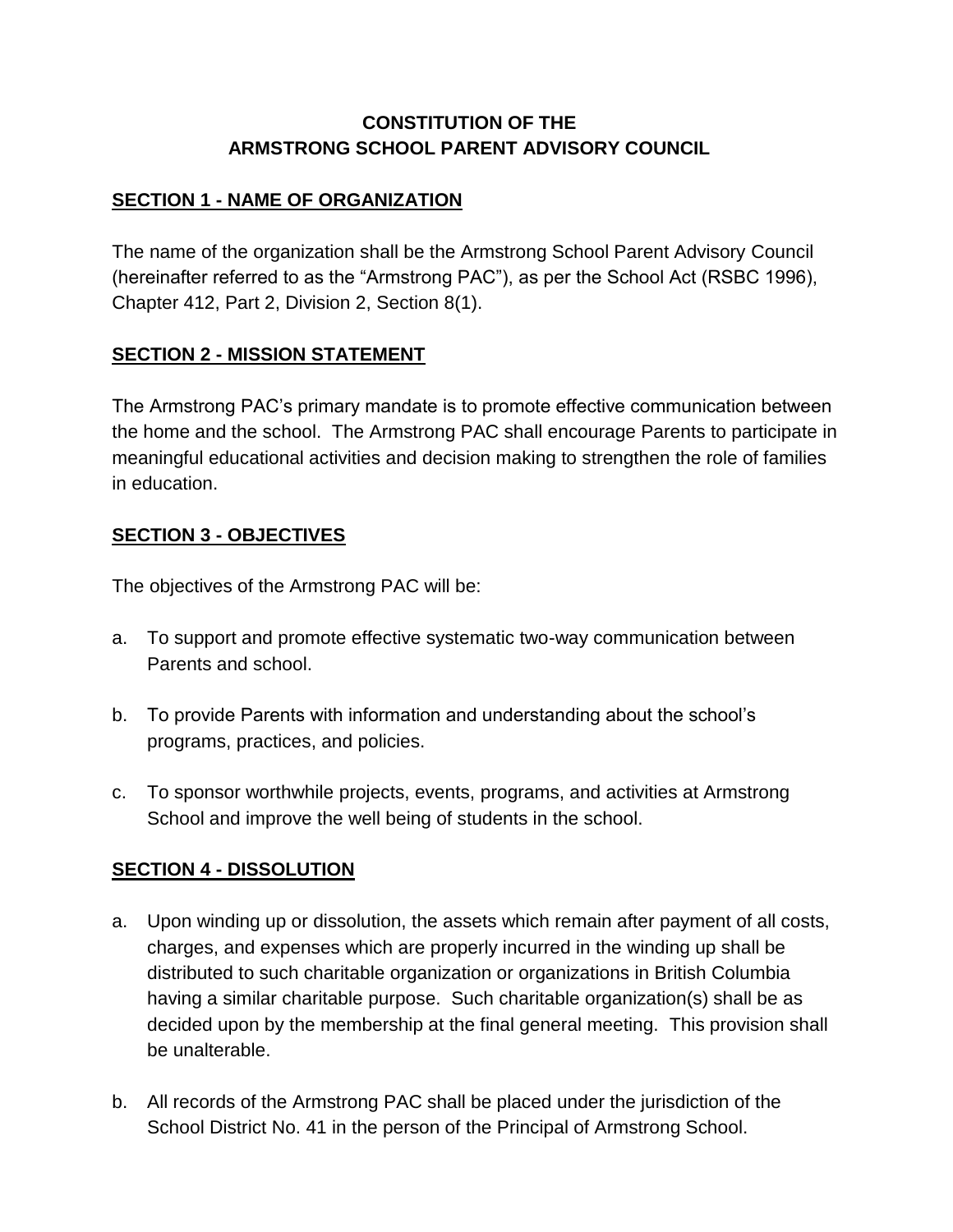# **SECTION 5 - INTERPRETATION OF TERMS**

"Parent(s)" is as defined in the School Act and means:

- a. the guardian of the person of the student or child,
- b. the person legally entitled to custody of the student or child, or
- c. the person who usually has the care and control of the student or child and, for the purposes of these bylaws, means the parent or guardian of a child or children enrolled in School District No. 41.

"Armstrong PAC" means the Parents organized according to the School Act and operating as a parent advisory council in Armstrong School.

# **BYLAWS OF THE ARMSTRONG SCHOOL PARENT ADVISORY COUNCIL**

## **SECTION 6 - MEMBERSHIP**

- a. All Parents of students registered at Armstrong School shall be voting members of the Armstrong PAC.
- b. Administration and staff (teaching and non-teaching) of Armstrong School shall be non-voting members of the Armstrong PAC.
- c. Members of the school community who are not Parents of students currently in the system shall also be non-voting members of the Armstrong PAC.

# **SECTION 7 - EXECUTIVE**

The Executive refers to the governing body of the Armstrong PAC. The Armstrong PAC shall elect a slate of officers from the voting members for each school year (hereinafter referred to as the "Executive"). The Executive of the Armstrong PAC shall consist of:

- a. The Principal of Armstrong School (a non-voting member).
- b. The Officers meaning the elected members of the Armstrong PAC:
	- President (or Chair(s))
	- Vice-President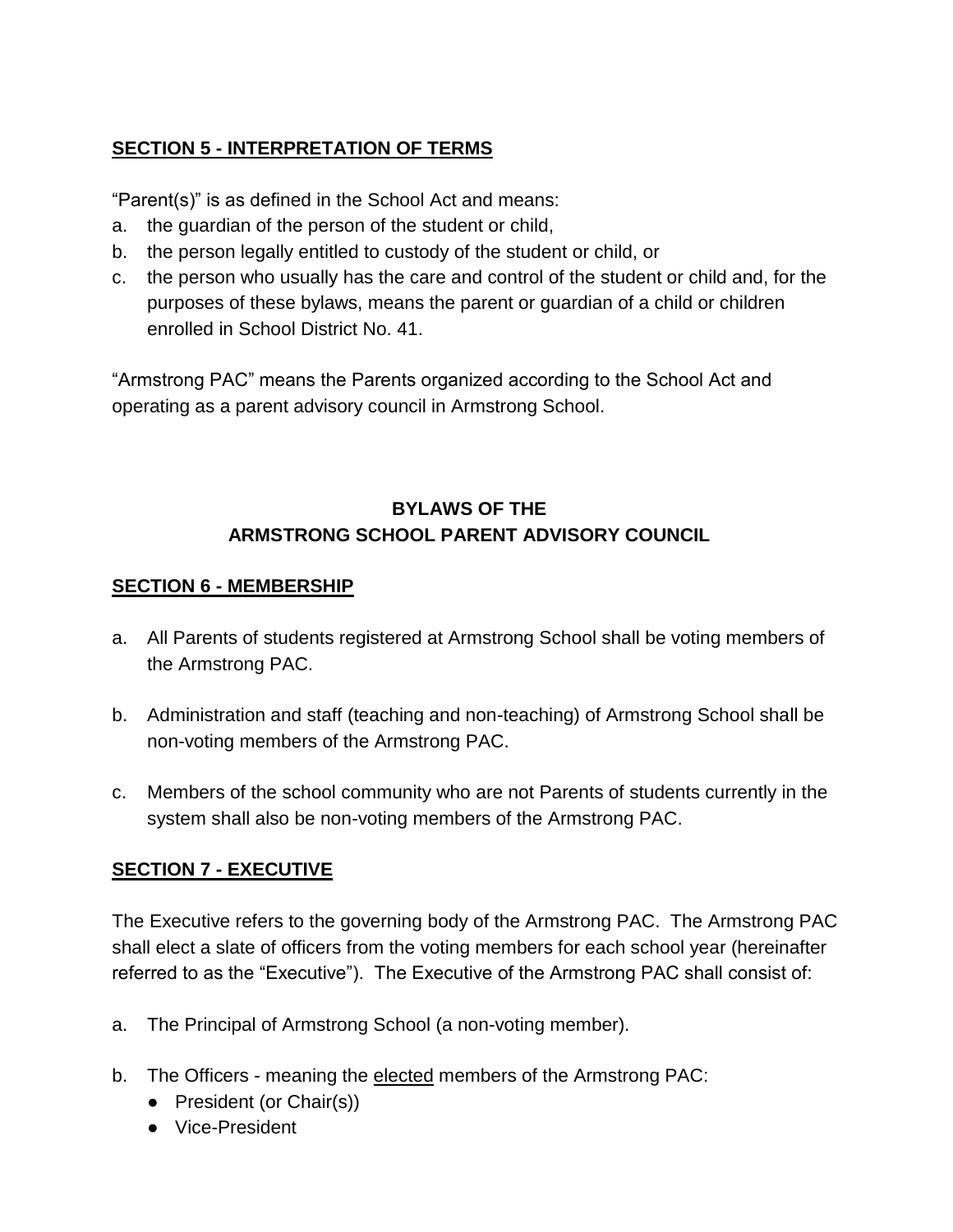- Secretary
- Treasurer
- Fundraising Chair
- c. The Directors meaning additional members appointed by the Armstrong PAC:
	- District Parent Advisory Council ("DPAC") representatives (a minimum of 1)
	- Members at Large Primary and Intermediate
	- Committee chairpersons

# **SECTION 8 - TENURE OF OFFICE**

- a. The Executive Officers shall be elected for a term of one year and be eligible for reelection in the same position only once.
- b. Term of office commences on the first day of school of the year of the term and ends the following Labour Day.
- c. The Directors are volunteer members and may serve any number of times.

If any officer resigns during a term in office or if any office is not filled at the time of elections, the Executive may appoint someone to fill the vacancy until the next election.

# **SECTION 9 - FUNCTIONS OF THE EXECUTIVE**

- a. To provide efficient management of the Armstrong PAC's endeavours during the school year.
- b. To ensure that the goals and objectives of the Armstrong PAC are achieved.
- c. To make recommendations on all matters submitted to them as an executive body.
- d. To inform the members of the Armstrong PAC of policies and the activities of the Executive.

# **SECTION 10 - FUNCTIONS OF THE EXECUTIVE MEMBERS**

## President:

- a. shall speak on behalf of the Armstrong PAC;
- b. shall consult with Armstrong PAC members;
- c. shall preside at membership and executive meetings;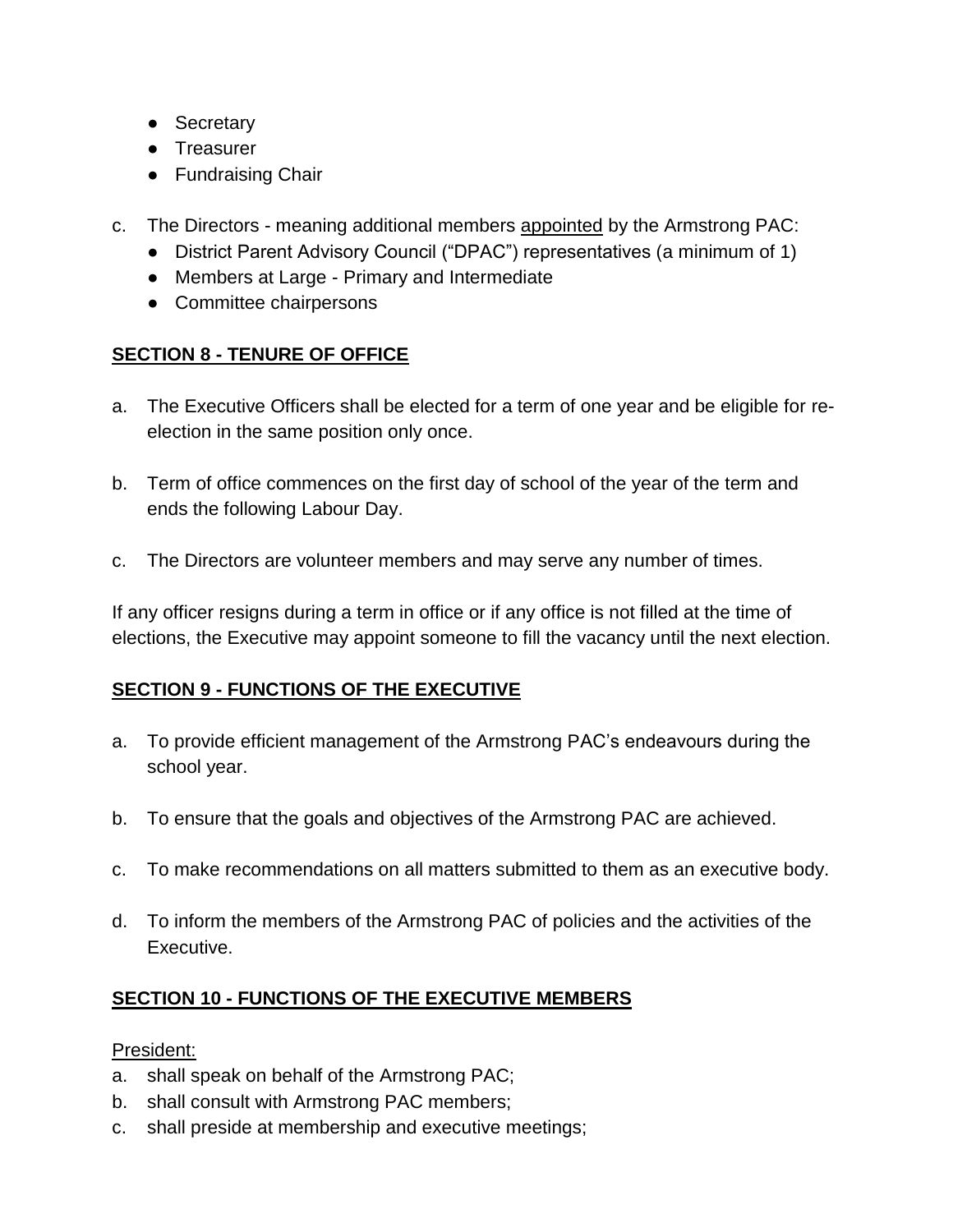- d. shall ensure that an agenda is prepared;
- e. shall appoint committees where authorized by the membership or executive;
- f. shall ensure that the Armstrong PAC is represented in school and district activities;
- g. shall ensure that Armstrong PAC activities are aimed at achieving the purposes set out in the constitution;
- h. shall, in the event of a tie vote at an Executive or general meeting, cast the deciding vote;
- i. shall, for effective transitioning, be available to their successor until December 31 of the school year;
- j. may be a signing officer; and
- k. shall submit an annual report.

# Vice-President:

- a. shall support the President;
- b. shall assume the duties of the President in the President's absence or upon request;
- c. shall assist the President in the performance of his or her duties;
- d. shall accept extra duties as required;
- e. shall, for effective transitioning, be available to their successor until December 31 of the school year;
- f. may be a signing officer; and
- g. shall submit an annual report.

Should the position of President be occupied by two persons as co-Chairs, the role of Vice-President shall remain vacant.

## Secretary:

- a. shall ensure that members are notified of meetings;
- b. shall record and file minutes of all meetings;
- c. shall keep an accurate record of attendance;
- d. shall be responsible for the clarification and wording of all motions before a vote is taken;
- e. shall keep an accurate copy of the constitution and bylaws, and make copies available to members upon request;
- f. shall prepare and maintain other documentation as requested by the membership or executive;
- g. shall issue and receive correspondence on behalf of the Armstrong PAC;
- h. shall ensure safekeeping of all records of the Armstrong PAC;
- i. shall, for effective transitioning, be available to their successor until December 31 of the school year;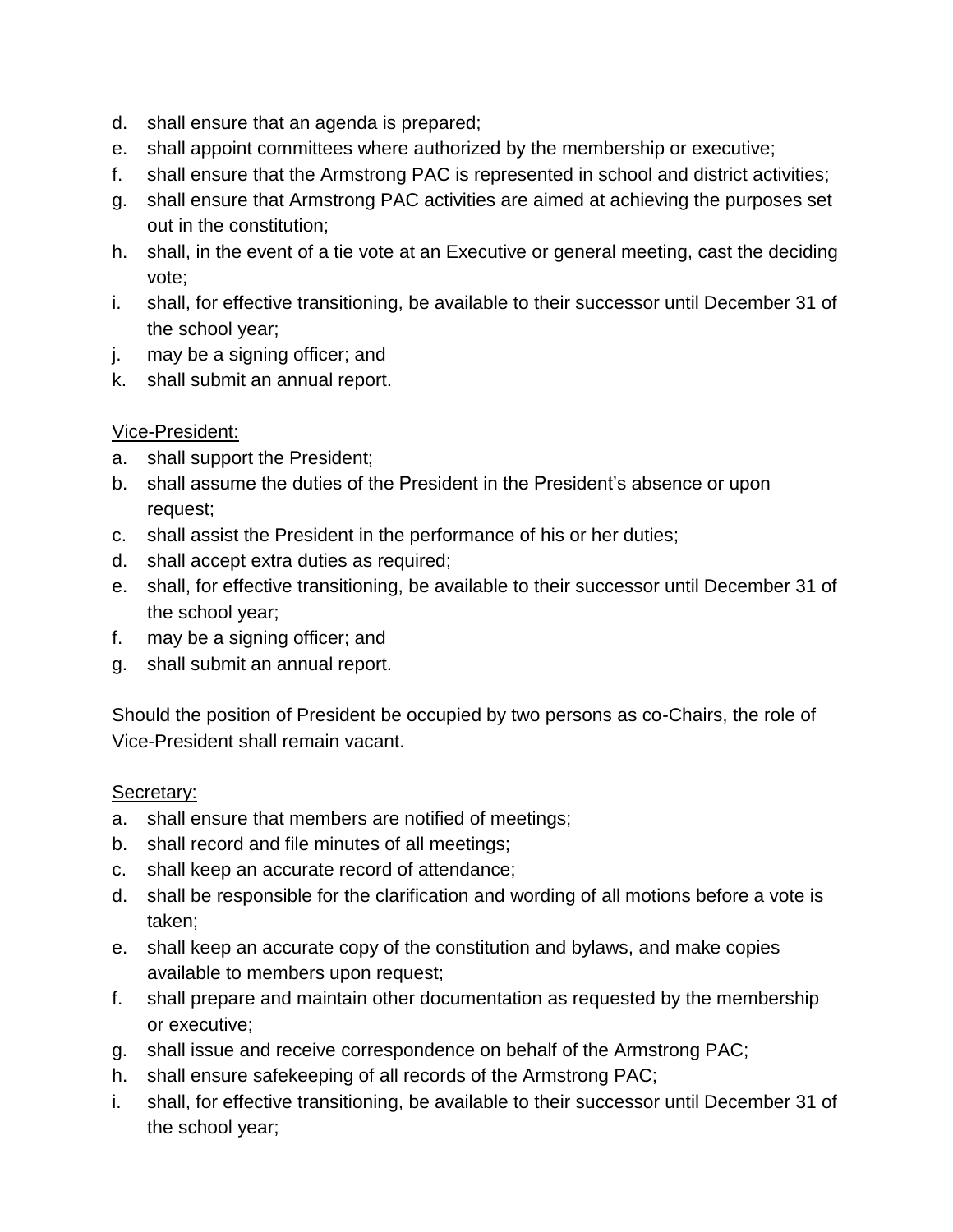- j. may be a signing officer; and
- k. shall submit an annual report.

# Treasurer:

- a. shall be a signing officer;
- b. shall ensure all funds of the Armstrong PAC are properly accounted for;
- c. shall disburse funds as authorized by the membership or executive;
- d. shall ensure that proper financial records and books of account are maintained;
- e. shall report on all receipts and disbursements at general and executive meetings;
- f. shall make financial records and books of account available to members upon request;
- g. shall have the financial records and books of account ready for inspection or audit annually;
- h. shall, with the assistance of the executive, draft an annual budget;
- i. shall ensure that another signing officer has access to the financial records and books of account in the Treasurer's absence;
- j. shall, for effective transitioning, be available to their successor until December 31 of the school year;
- k. shall submit an annual financial statement at the Annual General Meeting.

# Fundraising Chair:

- a. shall plan and execute fundraising activities in support of the PAC budget;
- b. shall establish a fundraising committee;
- c. shall maintain records of fundraising activities;
- d. shall, for effective transitioning, be available to their successor until December 31 of the school year;
- e. may be a signing officer; and
- f. shall submit an annual report.

## District Parent Advisory Council Representatives:

- a. shall attend all meetings of Burnaby DPAC and represent, speak, and vote on behalf of the Armstrong PAC;
- b. shall, with the assistance of the Treasurer, maintain current registration of the Armstrong PAC;
- c. shall report regularly to the membership and executive on all matters relating to the DPAC;
- d. shall seek and give input to the DPAC on behalf of the Armstrong PAC;
- e. shall receive, circulate, and post DPAC newsletters, brochures, and announcements;
- f. shall receive and act on all other communications from the DPAC;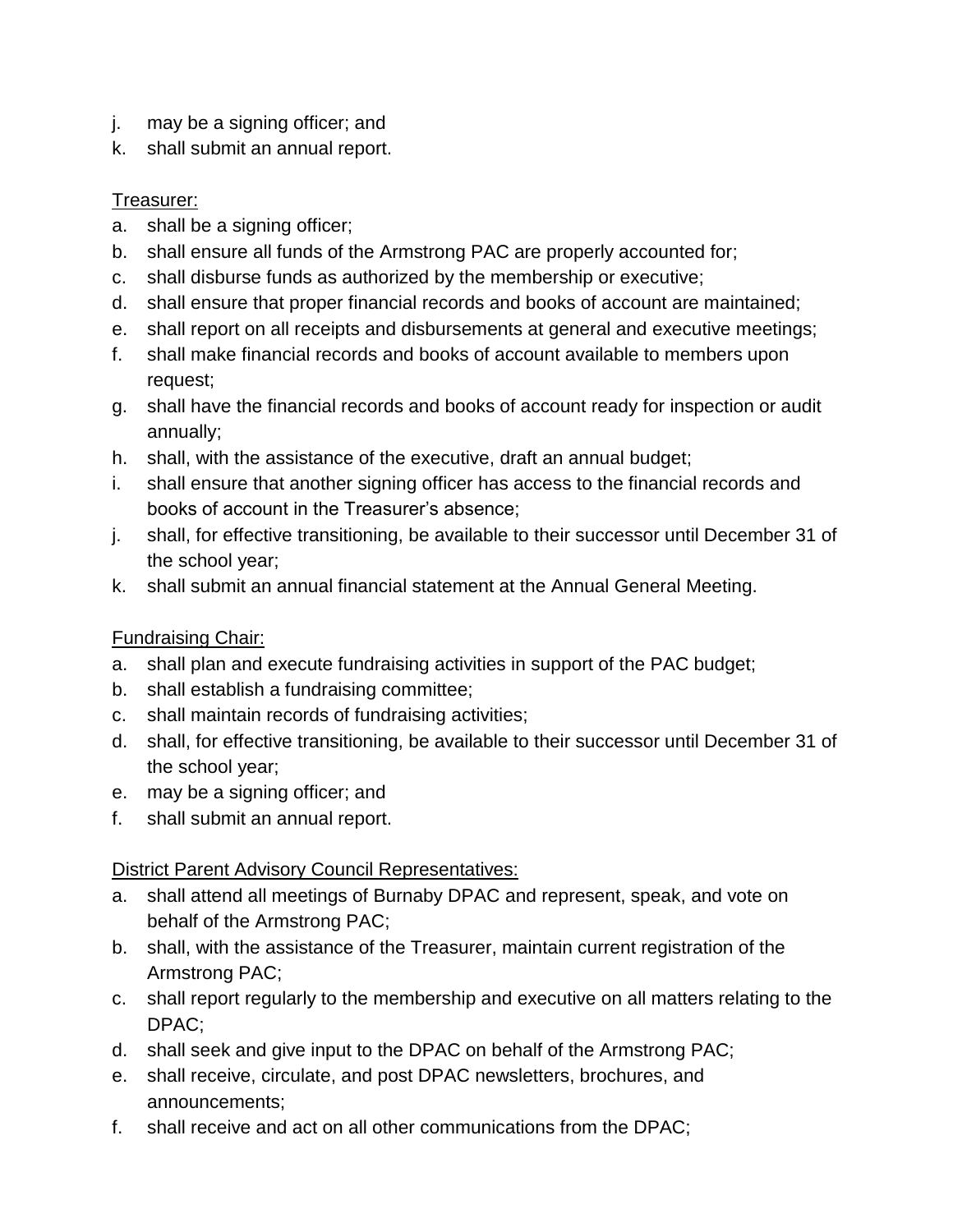- g. shall liaise with other Parents and DPAC representatives;
- h. shall be a representative link between Parents and educators and all levels of elected representatives;
- i. shall, for effective transitioning, be available to their successor until December 31 of the school year; and
- j. shall submit an annual report.

#### Members at Large:

- a. shall assist the Armstrong PAC in their objectives; and
- b. shall accept extra duties as required.

#### Representatives to committees and outside organizations:

- a. shall be appointed annually by the Executive; and
- b. shall have duties assigned by the Executive.

## **SECTION 11 - COMMITTEES**

- a. Committees are responsible to the Executive.
- b. Members may be appointed to special committees (such as the nominating committee) by the President.
- c. The Executive will establish specific guidelines for each committee (e.g. standing and/or fundraising committee).

## **SECTION 12 - GENERAL MEETINGS**

- a. The number of monthly general meetings will be set by the Executive but should not be less than seven (7).
- b. Notice for all meetings shall be communicated to Parents prior to a meeting.
- c. There must be a minimum of five (5) voting members, including at least three (3) members of the Executive and one (1) Member at Large, present at a general meeting to constitute a quorum.
- d. Meetings will be conducted efficiently and with fairness to the members in mind.
- e. Extraordinary meetings may be called by the Executive with a minimum seven (7) days' notice.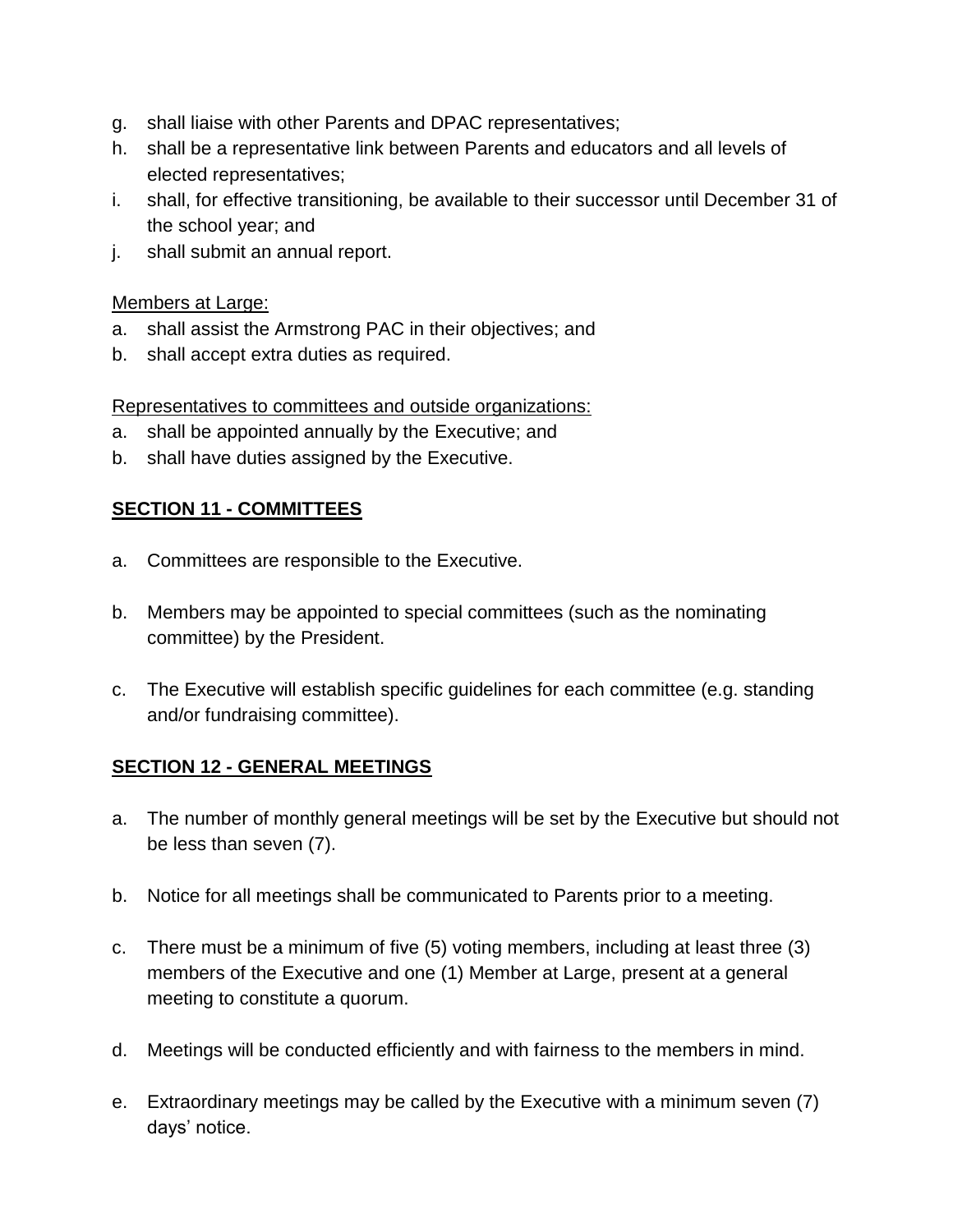- f. If procedural problems should arise, "Robert's Rules of Order" will be used to resolve the situation, unless they are in conflict with the guidelines in this Constitution and Bylaws.
- g. Draft minutes of a general meeting will be sent electronically to attendees. Those attendees will have 3 days from that date to provide feedback, following which, the minutes may be approved by email by two (2) members of the Executive. Thereafter, these approved minutes will be made available to all members of the school community, i.e., by posting on the Armstrong School website, by email, or by any other means determined by the Executive.

#### **SECTION 13 - ANNUAL GENERAL MEETINGS**

- a. The Armstrong PAC shall hold an Annual General Meeting during the month of April or May to include the election of officers.
- b. Committee and officers' reports will be presented at this meeting.

## **SECTION 14 - NOMINATIONS**

- a. A call for nominations should be distributed to all families in the school at least thirty (30) days prior to the Annual General Meeting.
- b. Nominations may be received up to and during the Annual General Meeting until declared closed by the current President or chair of the nominating committee.

## **SECTION 15 - ELECTION PROCEDURES AND VOTING**

- a. All voting for election of positions shall be conducted by secret ballot except in the case where elected by acclamation at the Annual General Meeting.
- b. All motions may be passed with a simple majority.

## **SECTION 16 - AMENDMENTS**

Amendments to the Constitution and Bylaws of the Armstrong PAC may be made by doing the following: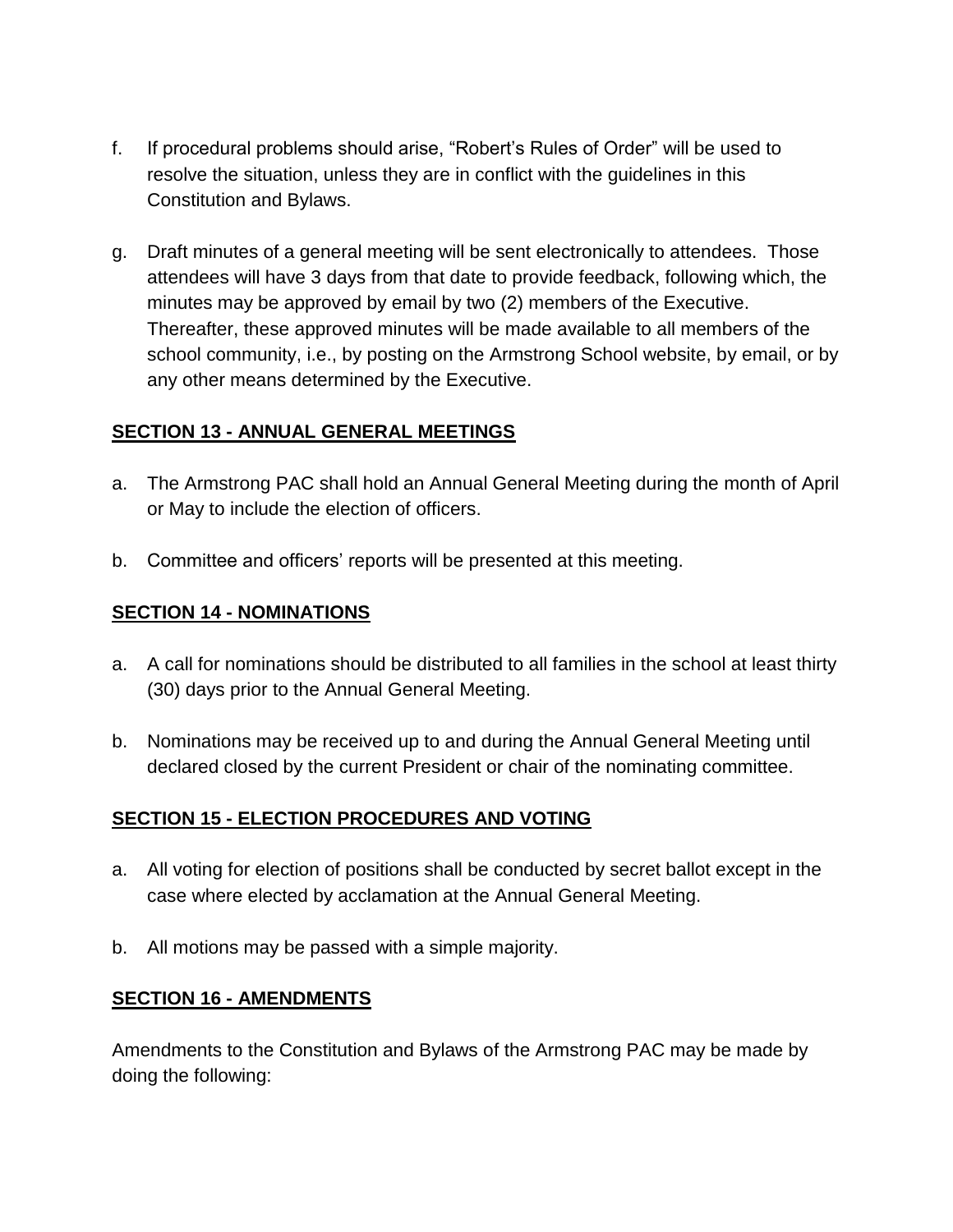- a. Notice of the general meeting shall be given to members not less than fourteen (14) days prior to that general meeting.
- b. The notice of the general meeting shall include notice of specific amendments proposed.
- c. A two-thirds (⅔) majority vote of those voting members present at the general meeting will be required to amend the Constitution and Bylaws.
- d. The Constitution and Bylaws of the Armstrong PAC shall be filed with and approved by the Board of School Trustees of School District No. 41 upon application for recognition.

## **SECTION 17 - FINANCES**

- a. The Armstrong PAC's fiscal year shall be from September to September.
- b. The books and records of the Armstrong PAC shall be open for inspection by any member upon request.
- c. The need for audits will be agreed upon by the members at any general meeting, whereupon an independent auditor will be appointed as needed.
- d. All funds of the Armstrong PAC will be on deposit in a chartered bank or credit union or any financial establishment registered under the Bank Act and covered by CDIC and/or CUDIC.
- e. The Executive shall name four (4) signing officers for banking purposes; two of whom shall be members of the Executive (one of whom will be the Treasurer). The Executive must also name two (2) administration officers (the Principal and one (1) other staff member) as signing officers. Each cheque will require the signature of one Executive member and one administration officer. Under no circumstances shall any of the signing officers be members of the same household.
- f. The Executive should draw up a tentative plan of expenditures for approval, in the Spring, for the following school year. It is advisable to set aside a certain sum of money for start-up operating costs for the following year.